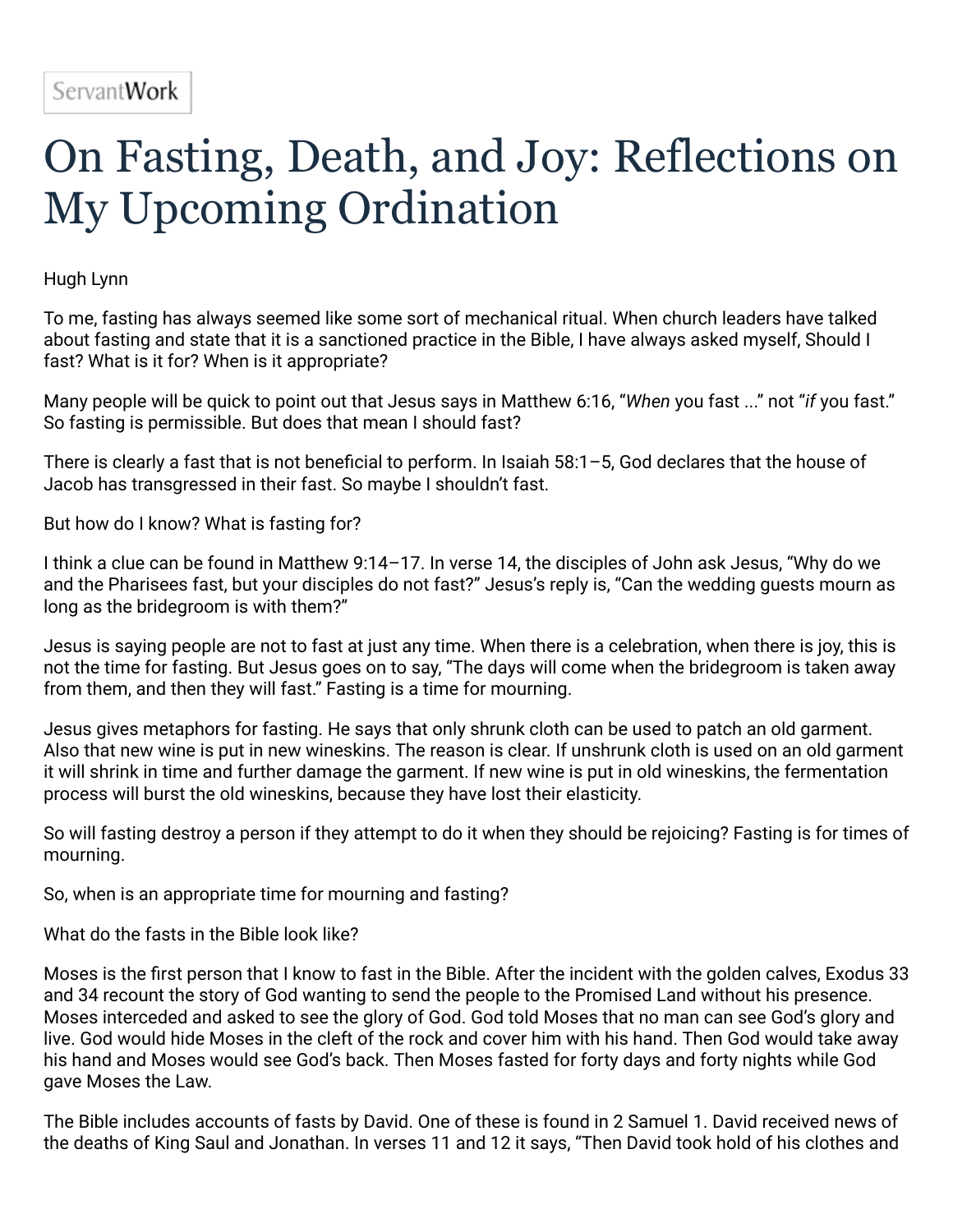tore them, and so did all the men who were with him. And they mourned and wept and fasted until evening for Saul and for Jonathan his son."

Another one of David's fasts is recorded in 2 Samuel 12. David's infidelity with Bathsheba leads to the birth of a child. The Lord sent a deathly sickness to this child. Verse 16 says, "David therefore sought God on behalf of the child. And David fasted and went in and lay all night on the ground."

In 1 Kings 19, the story of Elijah's fast is recounted. After killing the prophets of Baal, Jezebel desired to kill Elijah. So he flees, loses heart, and asks God for death. Elijah eats two meals and then goes on a fast for forty days and forty nights as he travels to the mountain of God. When at the mountain of God, God asks what Elijah is doing there. Elijah answers:

I have been very jealous for the Lord, the God of hosts. For the people of Israel have forsaken your covenant, thrown down your altars, and killed your prophets with the sword, and I, even I only, am left and they seek my life, to take it away. (1 Kings 19:14)

Esther called for a fast when she risked her life to go before the king when not summoned (Esther 4:16). And it was not only her life that was at risk, but all of the Jews in the Persian Empire were in deathly peril.

In Daniel, there is the story of a gentile king, Darius, who unwittingly made a law that condemned Daniel to death. When the sentence of being cast into a den of lions was executed, Darius fasted all night because of Daniel (Dan. 6:18).

And what about our Lord? Jesus himself has a fast recorded in Scripture. Matthew 3:13–17 tells the story of Jesus's baptism. Then, in chapter 4:1–11 Jesus fasted for forty days and forty nights in the wilderness. Then the tempter came to Jesus and tempted him with life. In verse 3, Jesus was tempted to cling to life by commanding stones to become bread. In verse 6, Jesus is tempted to live by being protected by angels. In verse 9, Jesus was temped to live life to the fullest by receiving all the kingdoms of the world only if he would worship the devil. But Paul says in Romans 6:3 that those "who have been baptized into Christ Jesus were baptized into his death."

In my quick study of fasting in the Bible, one thing stood out to make fasting appropriate—death.

Moses comes close to seeing the face of God, which no man can see and live. David fasts after the death of Saul and Jonathan. He also fasts when his child approaches death. Elijah, when fleeing for his life and even desiring death, fasts. Esther fasts when she faces death. The Gentile king, Darius, fasts when Daniel is facing death. And even death is not far away during Jesus's fast. For his future death must have been in his mind after his baptism.

So, if I am to fast, who died? Who is dying? Who will die?

Well, me.

If I am going to do the duties of a deacon, then I must die. The list of qualifications in 1 Timothy 3 is a list that I have not, do not, nor ever will live up to. I have not, do not, and will not love the Lord my God with all my heart, soul, mind, and strength. I have not, do not, and will not love my neighbor as myself.

In order for me to do so, I must die. Eventually, my body will die, and by God's grace and mercy I will love him more than anything, and I will not love others less than I love myself. But until then, I have to die to my idolatries. I have to die to my worship of myself.

So I fast, because I know dying is hard. Dying hurts. Dying brings sorrow. I fast because this task set before me will kill me.